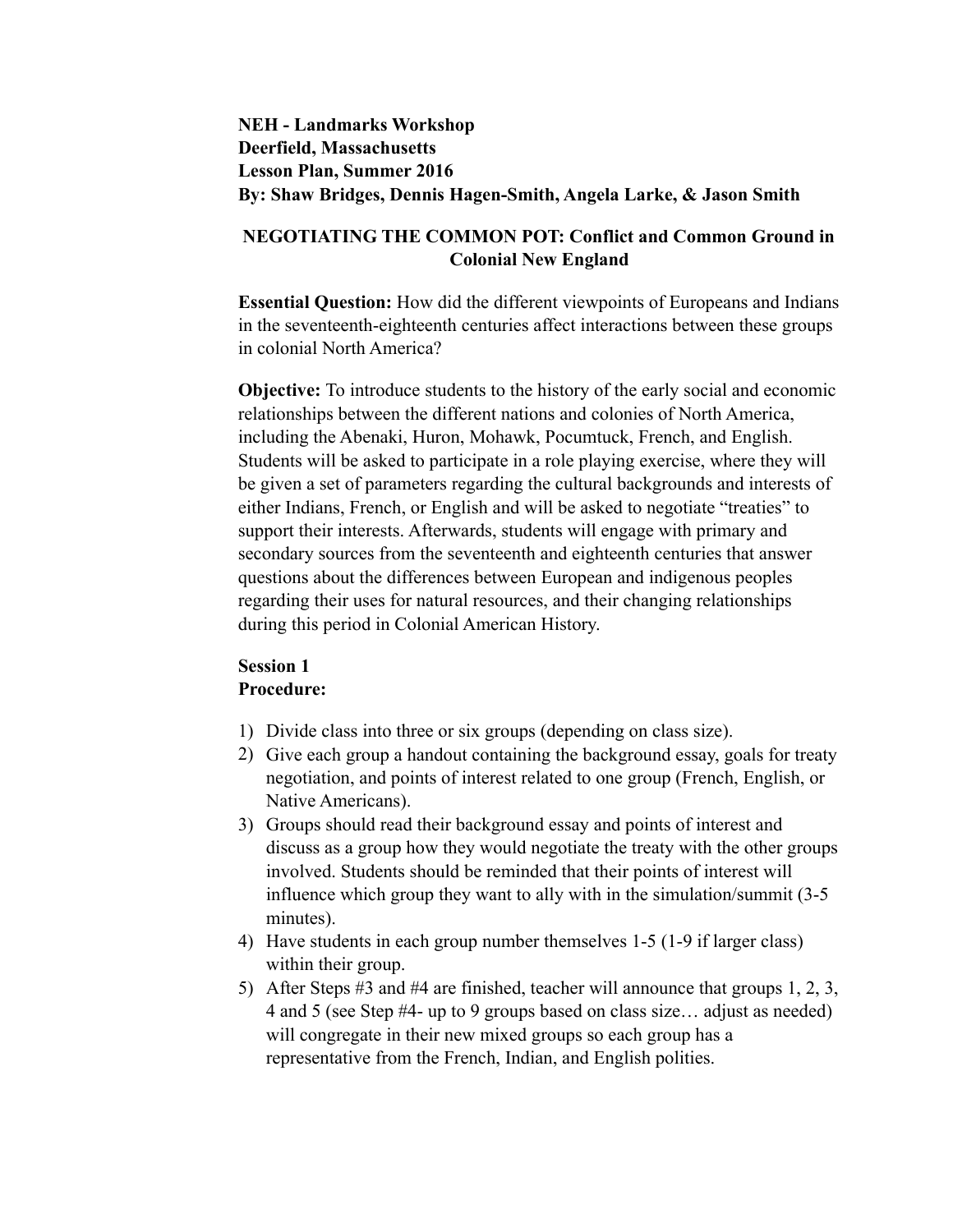- 6) Students will then "negotiate" their treaties with their desired allies based on the results of discussions from Step #3 (10-15 minutes). This is where you should look out for *ad hominems* and yelling.
- 7) Have students transition (deep breath, jumping jacks, w/e) from the simulation/summit and begin to have serious/critical discussions in their groups about what their interests were and offer assessments of the exercise. Have a representative (or two) from each group debrief to the whole class (10-15 minutes).
- 8) During the debriefing exercise, hand students the collection of documents for the Document-Based Question to analyze with their group for the remainder of class. Optional- complete for homework or continue in the next class period.

# **Session 2**

## **Procedure:**

- **1.** [Show video introduction on 1704 website. \(http://](http://1704.deerfield.history.museum/intro.html) 1704.deerfield.history.museum/intro.html)
- 2. Link summit activity to DBQ documents and question solicit thoughts from students before explaining more fully.
- 3. Go through the documents and give brief introductions/ talks about each. Depending on your students' levels, you may give a brief introduction or fully analyze some or all of the documents as a class.
- 4. Teach/ review the format of an academic essay (relative to your grade level) and graphic organizer (e.g. chickenfoot).
- 5. Introduce the question: How did the different viewpoints of Europeans and Indians in the seventeenth-eighteenth centuries affect interactions between these groups in colonial North America? Unpack this question with the students. Develop ideas in small groups for possible thesis statements.
- 6. Have students select one of the thesis statements and as a group brainstorm reasons to back up their chosen thesis. (Student-selected groups)
- 7. Students will look for evidence to back up their reasons in the documents and mark/ highlight/ cite them within the documents packet.
- 8. Students will write their essays. Teachers can use their discretion and best practices for essay feedback, revision, editing, and publishing.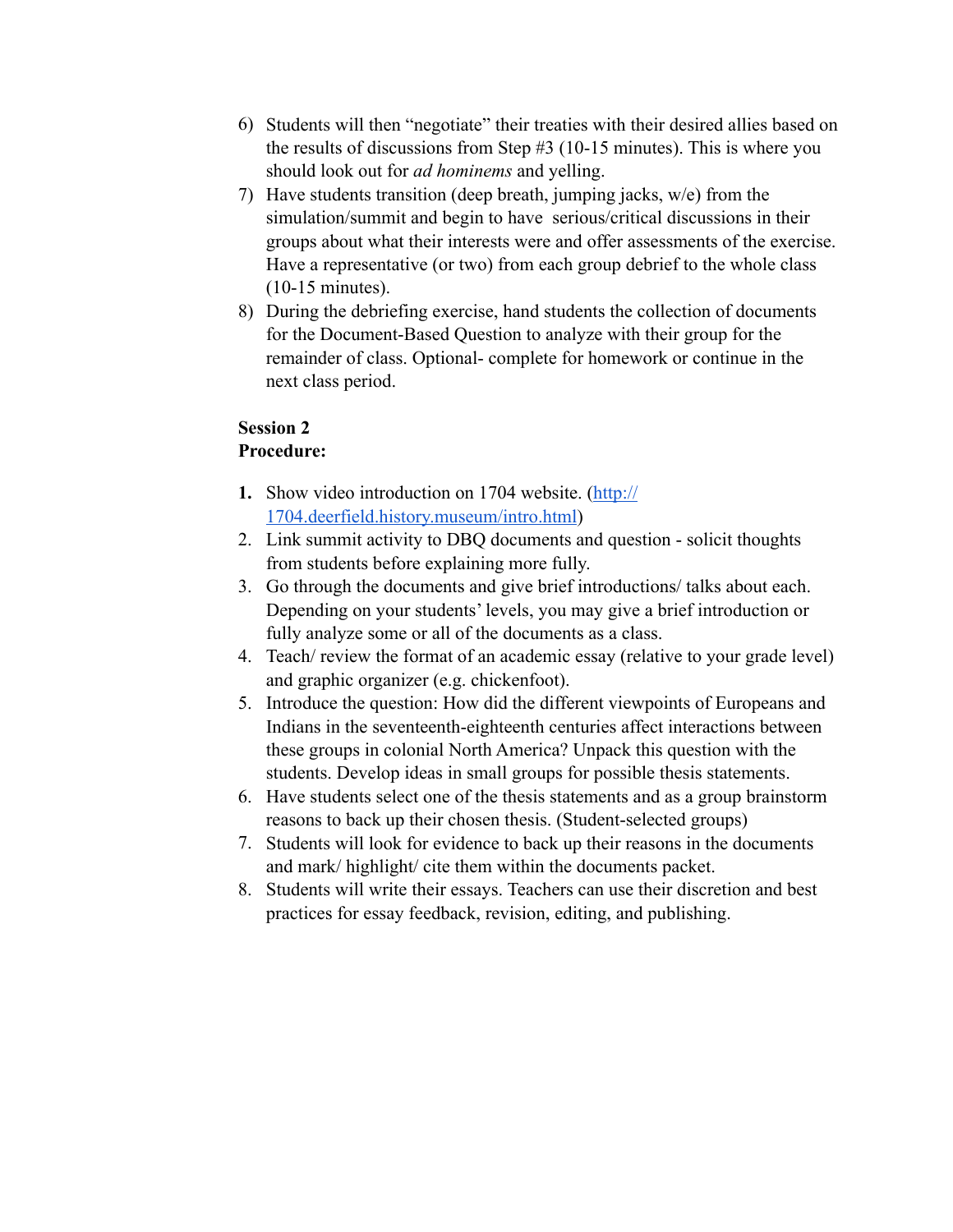### **Common-Core Standards (Adjust as needed):**

CCSS.ELA-LITERACY.RH.9-10.6: Compare the point of view of two or more authors for how they treat the same or similar topics, including which details they include and emphasize in their respective accounts.

CCSS.ELA-LITERACY.SL.9-10.1: Initiate and participate effectively in a range of collaborative discussions (one-on-one, in groups, and teacher-led) with diverse partners on… topics, texts, and issues, building on others' ideas and expressing their own clearly and persuasively.

CCSS.ELA-LITERACY.RH.9-10.8: Assess the extent to which the reasoning and evidence in a text support the author's claim.

CCSS.ELA-LITERACY.RH.9-10.4: Determine the meaning of words and phrases as they are used in a text, including vocabulary describing political, social, or economic aspects of history/social studies.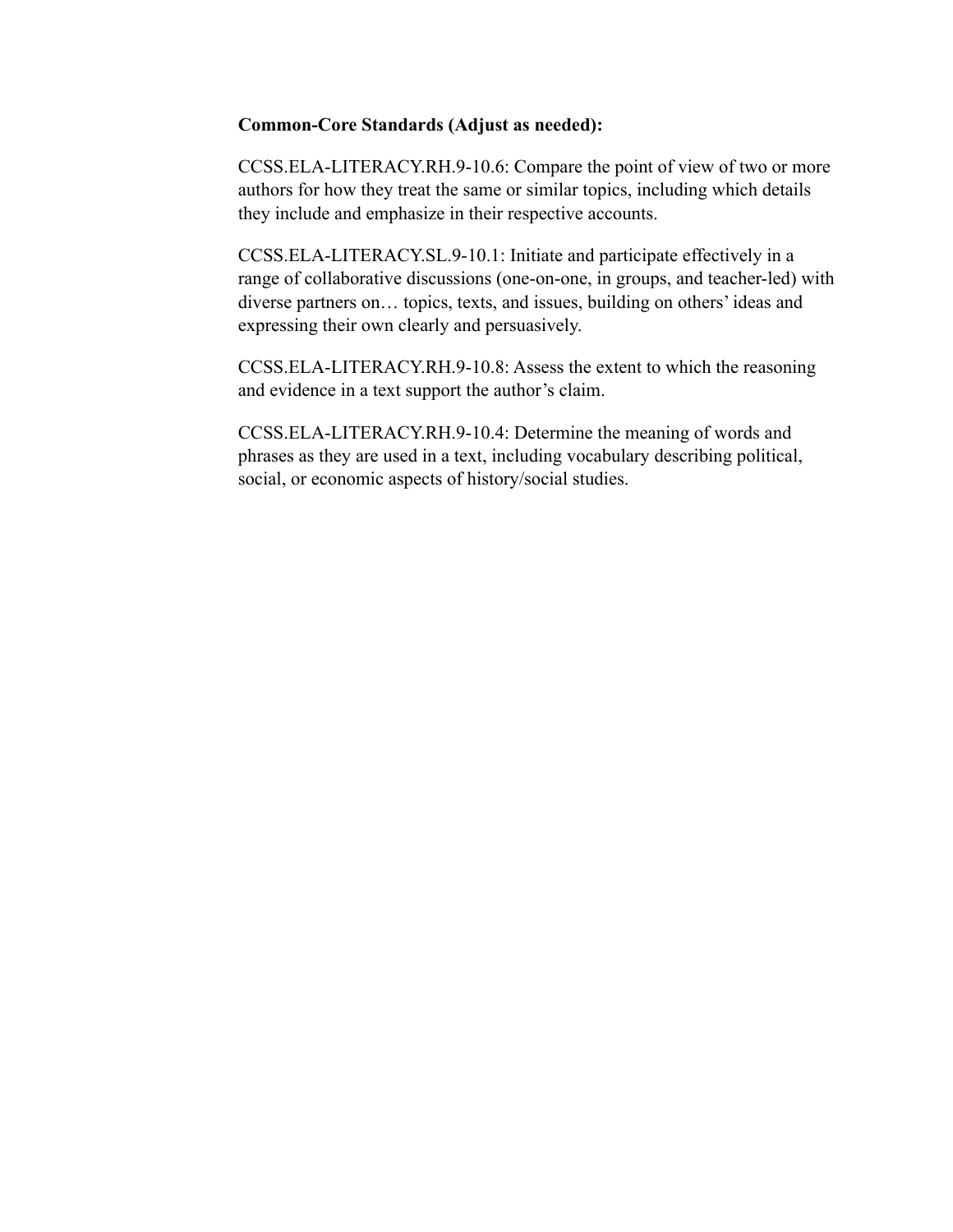### **Native American Background Summary**

For thousands of years there have been many tribes of Native Americans living in their ancestral homeland known as "Ndakinna." Though there are many tribes throughout the region these groups are broadly categorized as Algonquin, a term referring to similarities in both language and culture. One of the major tribes within the Algonquin nation is known as the Abenaki or Wobanaki which includes many different, yet related subtribes such as, Missisquoi, Cowass, Pennacook, Sokoki, and culturally-related allies such as the Pocumtuck, Nonotuck, and many others.

The Wobanaki, or "Dawnland People" move periodically throughout the year to utilize the many natural resources used for countless generations. As the 1704 website describes,

"Over many millennia, Wôbanaki peoples developed intimate relationships with the landscape and various ecosystems, adapting to climate changes while constantly traveling, building homes, hunting, fishing, foraging, and planting. Wôbanaki peoples did not pen or domesticate any of the animals they used for food, since it was understood that proper hunting behaviors would result in these animals agreeing to be hunted, and these beliefs were reinforced through traditional stories. Wôbanaki peoples did have animal companions, though – the [dogs who lived with the people made good hunting partners and scouts." http://](http://1704.deerfield.history.museum/groups/lifeways.do?title=Wobanakiak) 1704.deerfield.history.museum/groups/lifeways.do?title=Wobanakiak

The past decades of contact with the Europeans have brought hardships such as devastating diseases and loss of ancestral homelands due to English expansion and broken treaties. The Indians of the Northeast have become trading partners with the Europeans, both French and English, especially with regard to the international trade in beaver pelts. Despite the enormous losses suffered during King Philip's War (1675-1676,) the Wobanaki Confederacy wishes to continue to live on their ancestral homelands and practice their traditional ways of life. The tribes and allies of the Wobanaki Confederacy have to negotiate with the English with their rapidly expanding territory and emphasis on private land ownership, the French, with their high priority on maintaining control over the beaver trade, as well as Iroquoian tribes to the west who traditionally have engaged the Indians of New England in conflict and/or competition for resources and have been aligned politically with the English.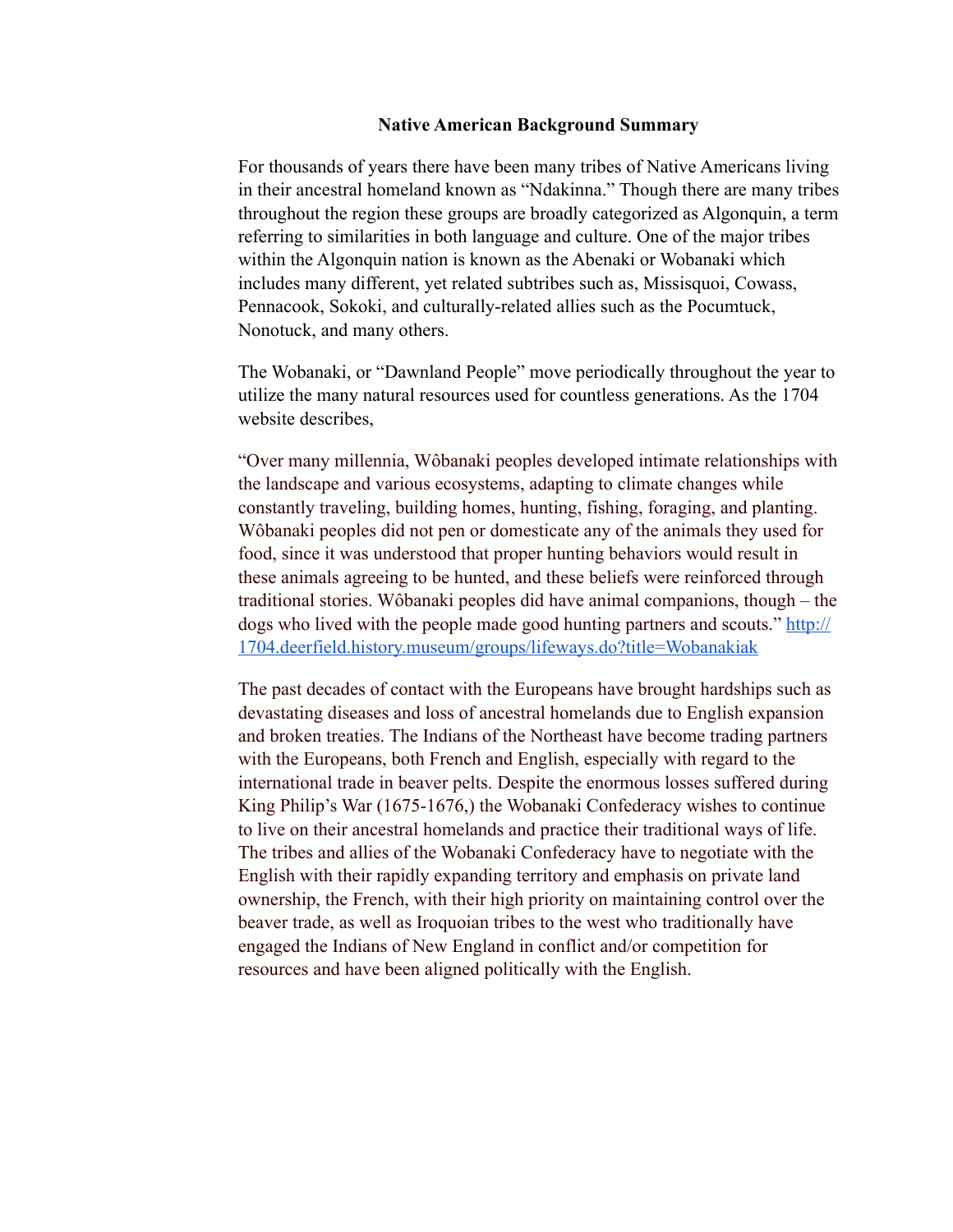### **New France Background Summary:**

In the seventeenth century, New France was an over-extended empire with the largest concentration of its population along the St. Lawrence River. At first glance, New France's society is organized to look like the old country in certain respects. Landholdings in New France are apportioned by the seigneurial system, which grants the French Canadian nobility ownership of *seigneuries* (land) who in turn collect rent from tenants, or *habitants* who tend the land. During the 1600s, with wars between the Iroquois League and the English, the French had fought for survival and control of the western fur trade. After peace is established between the Iroquois Nations and the French colonial leadership in 1701, new trade routes between the English in New York and the Iroquois undercut French control of the beaver trade. The French are concerned about their weakened position as an economic power in North America, and believe that encouraging hostilities between Abenaki and English settlers along the New England frontier will keep the expanding English colonies at bay, and ensure the survival of New France. Many among the youthful French nobility hope to prove themselves as able military commanders in raids along the New England frontier, while former fur traders might see an opportunity to plunder the wealth of the English colonists. Moreover, Jesuit missionaries in Canada see Protestant New England as a threat to the spread of Catholicism in North America, and see an opportunity to proselytize captives taken from these Puritan frontier villages. (Inspired by Haefeli & Sweeney, *Captors and Captives*).

Goals for Peace Treaty Negotiation:

*Encourage Indian tribes along the New England frontier to continue raids against the English there to act as a first line of defense for New France against the expanding English colonies.*

Points of common interest:

- 1) Many of the tribes are and have been trading partners and the French often negotiate with Indians before using their land.
- 2) Many of the Indian tribes are Catholic, like the French. Their common faith is not shared by the English colonists along the New England coast.
- 3) The spread of English settlement threatens the lands of New France and the Indian tribes alike. The English have already made it as far as Quebec and the Indians would make an excellent first line of defense against the hostile Protestant English settlers.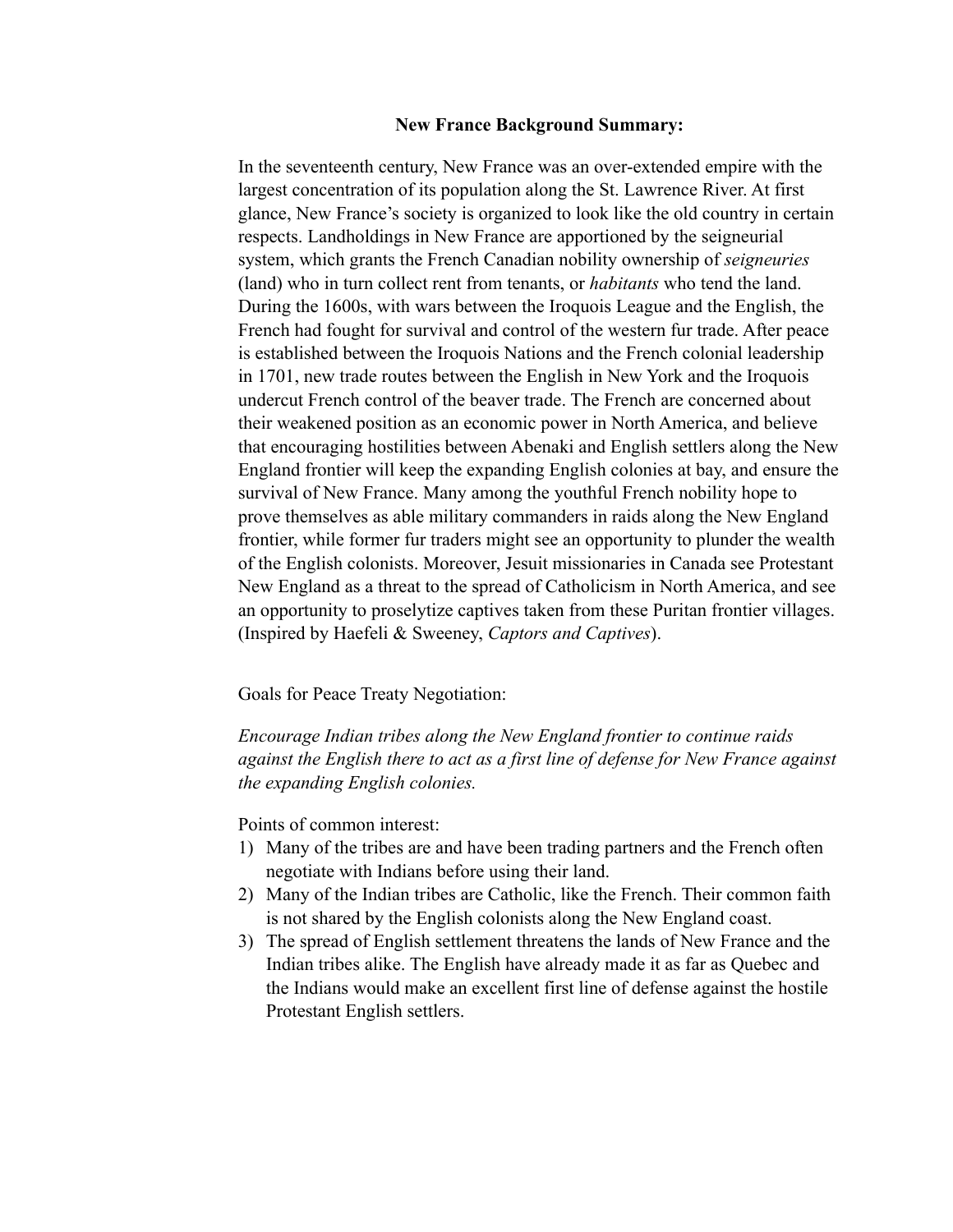### **New England Background Summary**

 New England was an area that had been founded by a fairly homogeneous population, most of whom shared common religious beliefs. Most of these colonists were Protestant. They believed that it was their divine mission to spread their "superior" way of life. They harbored strong anti-Catholic sentiments. Towns were fairly small, surrounded by farms owned by the residents of the town. Large families resulted in population pressure as grown children sought their own land to farm. Upon maturity, younger sons often moved to the "frontier" to acquire their own property. This population pressure resulted in increased friction with the Native American tribes already living on these lands. Additionally, these colonists purchased most manufactured products from England (as insured by the Acts of Trade & Navigation (1660).

**The primary goal** of the English colonists was to continue to acquire the exclusive use of new lands to provide a home for their growing population. They believed that Providence would guide the growth and development of their colonies.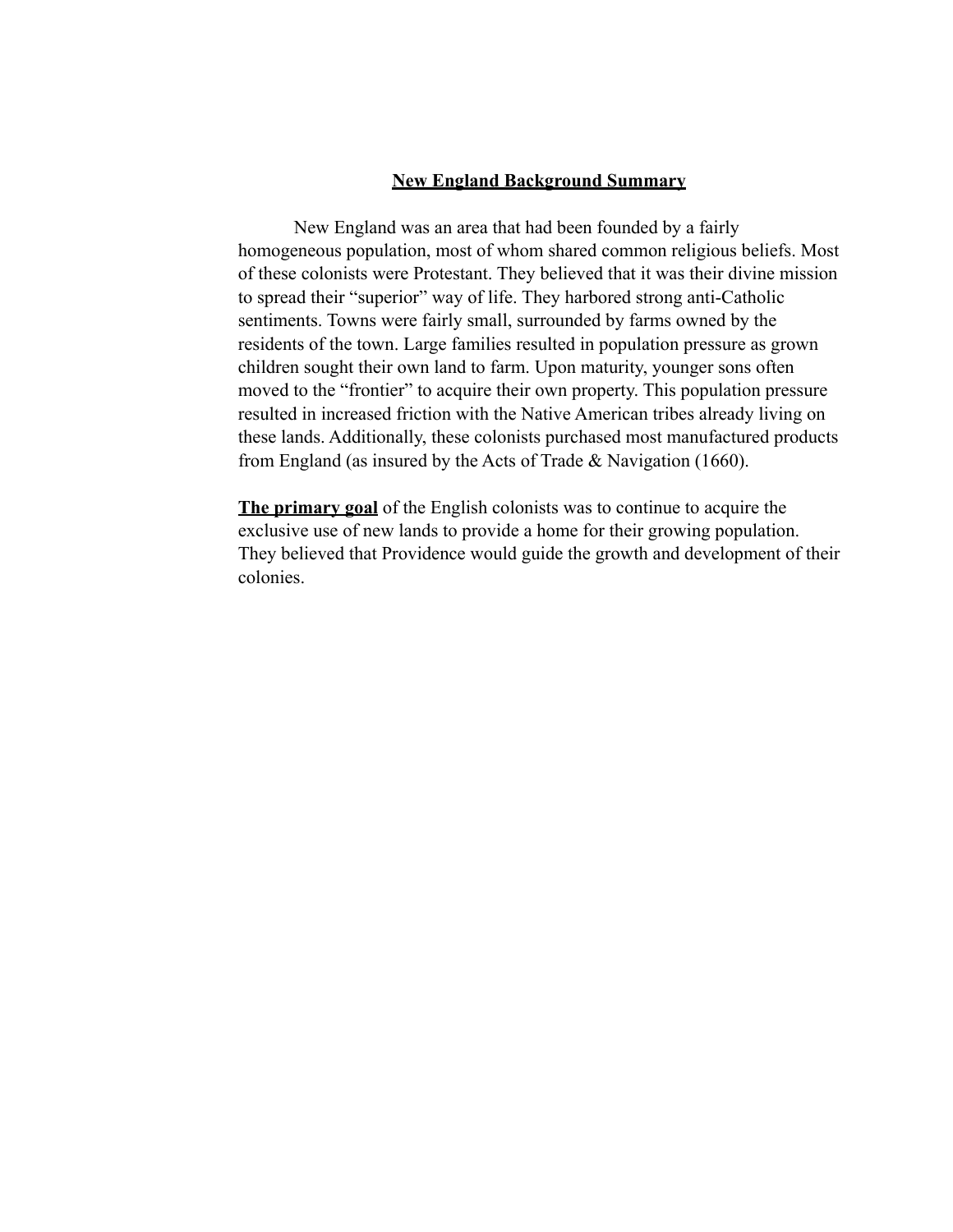### **Primary Sources for DBQ**

### **Document A: Jesuit Missionary Primary Source**

"To make a Christian out of a Barbarian is not the work of a day. . . . A great step is gained when one has learned to know those with whom he has to deal; has penetrated their thoughts; has adapted himself to their language, their customs, and their manner of living; and when necessary, has been a Barbarian with them, in order to win them over to Jesus Christ." Jesuit missionary 1642

- Above taken from Smithsonian teaching source: http:// www.smithsoniansource.org/display/primarysource/viewdetails.aspx? PrimarySourceId=1181
- 1) What is the Jesuit missionary's perception of the unconverted Indians?
- 2) What does this source reveal about French and Indian relations in the seventeenth century?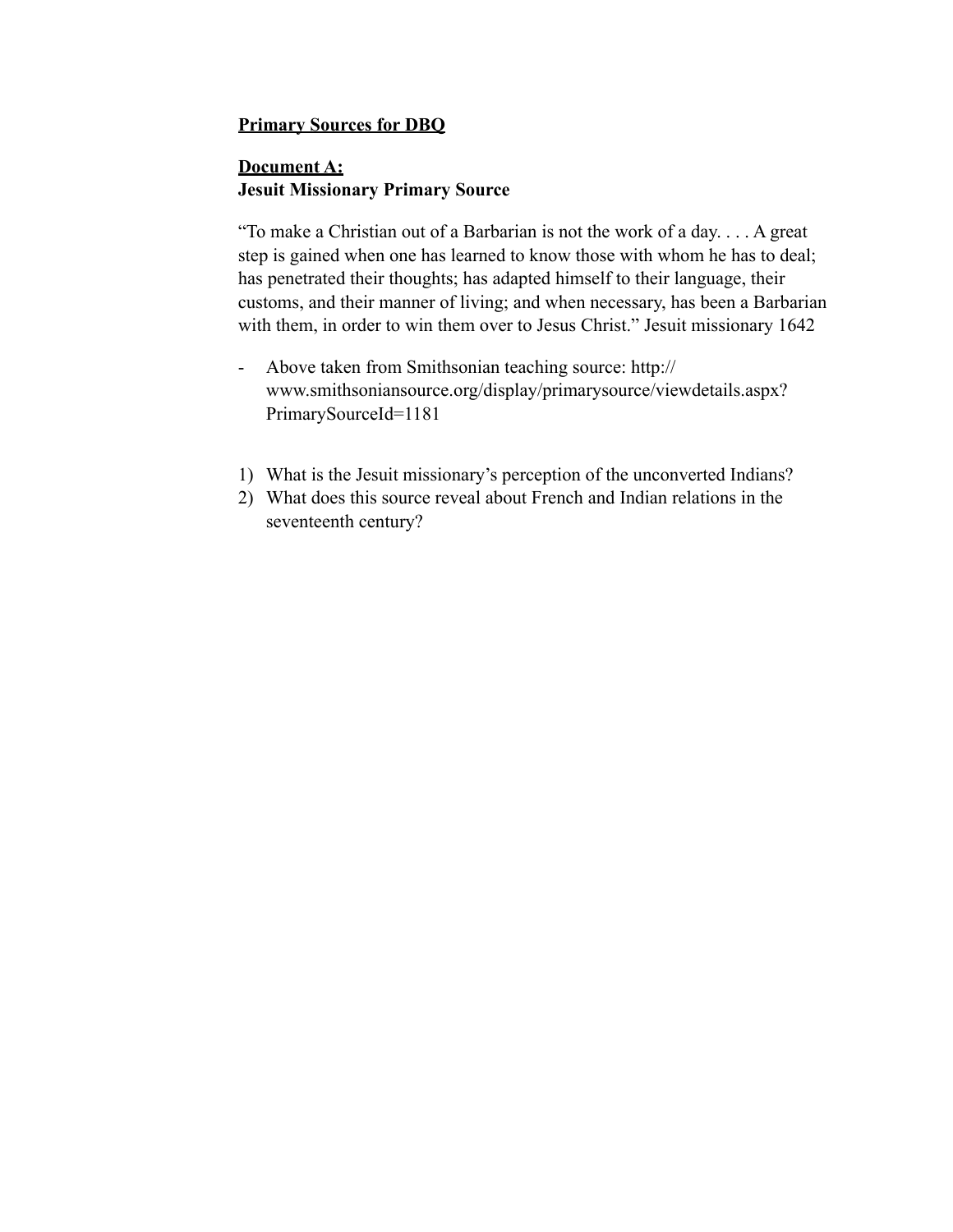**Document B: Wendat (Huron) woman and man**



Questions for analysis:

- 1) Who is being shown in this picture? How do you know?
- 2) What is the woman wearing? What materials are they made of?
- 3) What is the man wearing? What materials?
- 4) Where do you think they are going? What evidence in the picture helps you determine this?

[http://1704.deerfield.history.museum/popups/artifacts.do?](http://1704.deerfield.history.museum/popups/artifacts.do?shortName=huron_couple) shortName=huron\_couple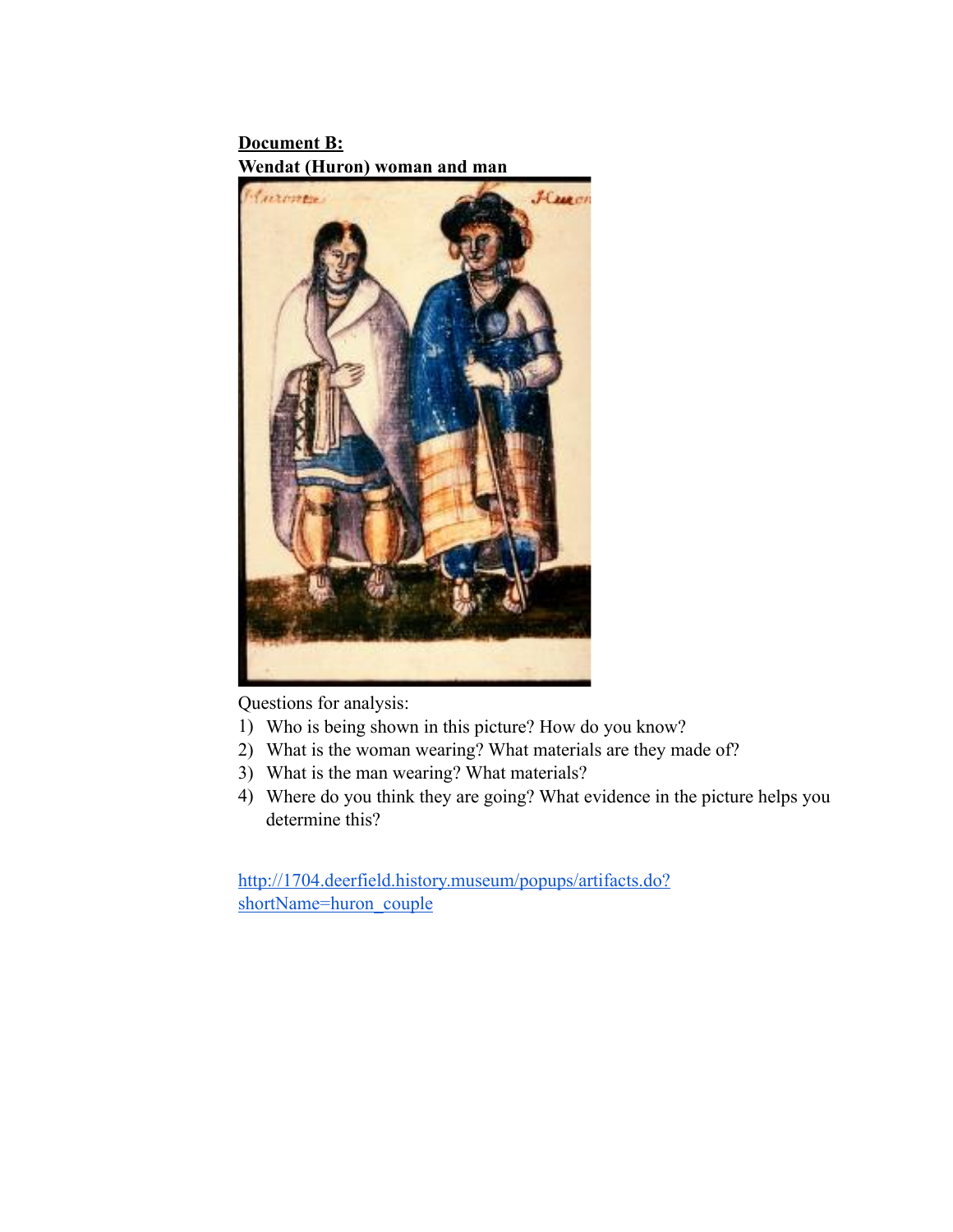# **Document C: Beaver Exports**

| . <del>.</del> |                    |                    |                   |                              |
|----------------|--------------------|--------------------|-------------------|------------------------------|
| Year           | Beaver             | Otters, etc.       | <b>Total Furs</b> | Value (florins) <sup>a</sup> |
| 1657           | $-1000$            | $-7.7.7$           | 40,940            | $-7.7.7$                     |
| 1656           | 34,840             | 300                | 35,140            |                              |
| 1636           | 7,000 <sup>b</sup> | 1,000 <sup>b</sup> | 8,000             | $-1.11$                      |
| 1635           | 7,446°             | 707-               | 8,153°            |                              |
| 1634           | 7,446°             | 707-               | 8,1539            |                              |
| 1633           | 8,800              | 1,383              | 10,183            | fl.91,375                    |
| 1632           | 6,500°             | 835°               | 7,335°            | $-1111$                      |
| 1631           | 6,500°             | 835%               | 7,335°            | $-24.4$                      |
| 1630           | 6,041              | 1,085              | 7,126             | fl.68,012                    |
| 1629           | 6,500              | 835                | 7,335             |                              |
| 1628           | 6,951              | 734                | 7,685             | fl.61,075                    |
| 1627           | 7,520              | 370                | 7,890             | fl.56,420                    |
| 1626           | 7,258              | 857                | 8,115             | fl.45,050                    |
| 1625           | 5,295              | 436                | 5,731             | fl. 35,825                   |
| 1624           | 4,000              | 700                | 4,700             | 8.27,125                     |

#### **TABLE 4.121 FUR EXPORTS (BY NUMBER** OF SKINS) FROM NEW NETHERLAND, 1624-1657

<sup>a</sup> 2.5 florins equaled 1 Spanish dollar.

<sup>b</sup> Beaver and otters estimated from year's total exports.

<sup>c</sup> Numbers derived from totals for several years.

Source: Van Cleaf Bachman, Peltries or Plantations: The Economic Policies of the Dutch West India Co. in New Netherland, 1623-1639 (1969), 94, 129, 131, 142. E. B. O'Callaghan, ed., History of New Netherland, or New York Under the Dutch (1855), II, 310n. E. B. O'Callaghan & B. Fernow, eds., Documents Relative to the Colonial History of the State of New York (1856-1887), XIII, 27n.

**New** 

## **England's Gold: The Beaver Trade**

King Charles I of England's favorite hats were made of the expensive felt of beaver fur. By the late 1500s, the beaver were already extinct in Western Europe and close to extinction in Russia and Scandinavia. The abundance of beaver in North America kept the trade prosperous for a couple more centuries.

In 1630, the price of one beaver felt hat cost £25. That was £5 more than a ticket to New England on one of Governor Winthrop's ships. One hat required the skins of from one to five adult male beaver, depending on the quality of the hat, the richness of the felt, and the size of the beaver.

*Source: Before Winthrop: Little Known Trivia, Myths, and Legends Leading to the Colonization of New England in 1630 by Mary* 

*Ames Mitchell*

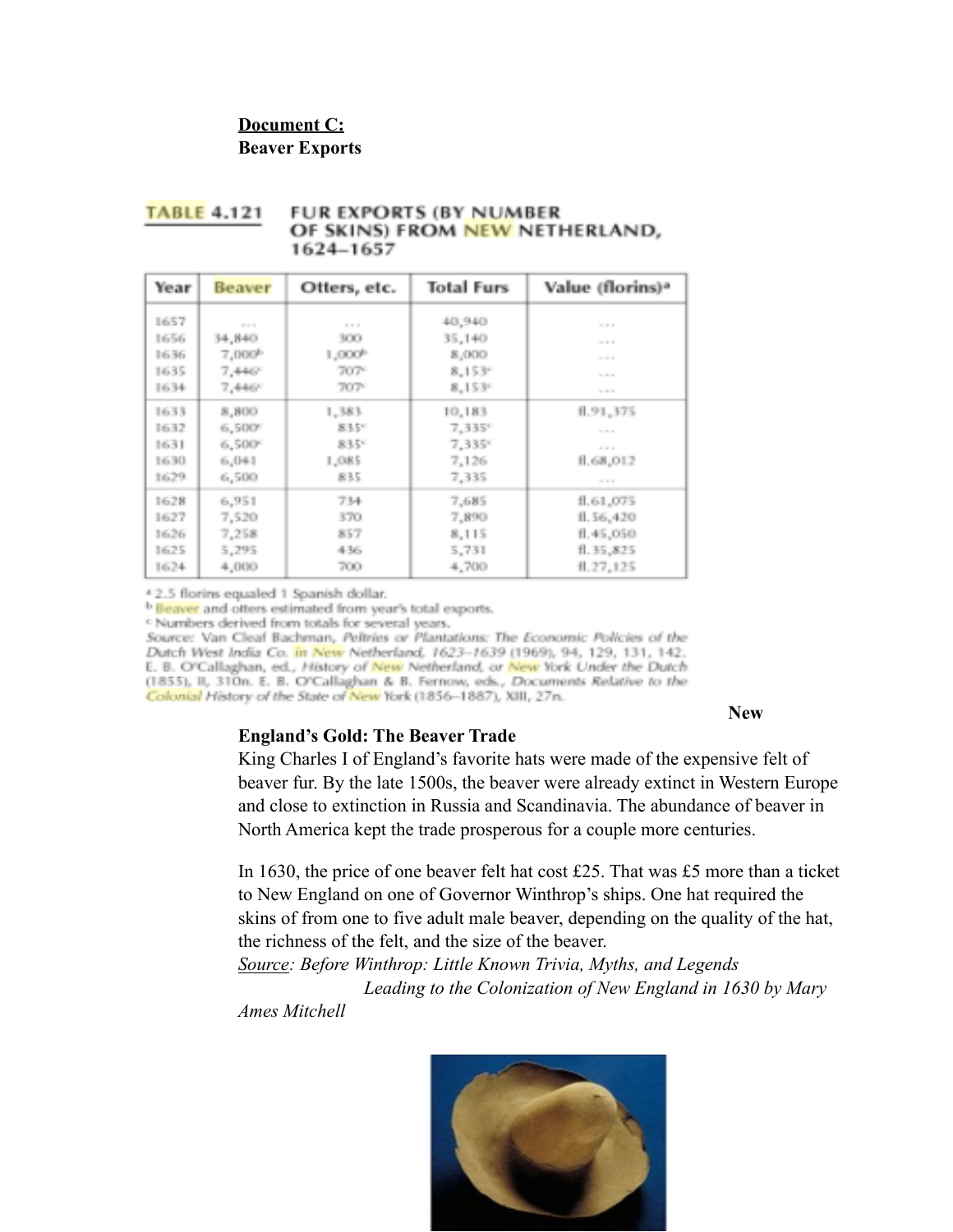*A hat made from beaver fur that, it is believed, belonged to Constance Hopkins Snow who sailed to America on the* Mayflower *in 1620. Made between 1615 and 1640. On display in the Pilgrim Hall* 

*Museum, Plymouth, Massachusetts.* (1)

## **Impact of European Markets upon Beaver Population**

Chief among the animals which suffered from the fur trade was of course the beaver, whose low reproductive rates and sedentary habits made it easily threatened by

concentrated hunting. Never abundant in southern New England, it was disappearing from the Massachusetts coastal region by 1640…. By the end of the century, the fur trade had lost its economic importance to the area." – William Cronon, Changes in the Land (1983)

# **Questions:**

- 1. How much does the annual export of beaver furs from New Netherland increase from 1624 to 1656?
- 2. What was the total number of beaver skins exported from New Netherland between 1624 and 1656?
- 3. According to the second document, why was there such a large market for beaver furs in Europe?
- 4. According to William Cronon's work, *Changes in the Land*, what are two reasons why beaver were vulnerable to "concentrated hunting"?
- 5. What do *you* think would be one significant impact of the decreasing amount of beaver available upon local Indian tribes?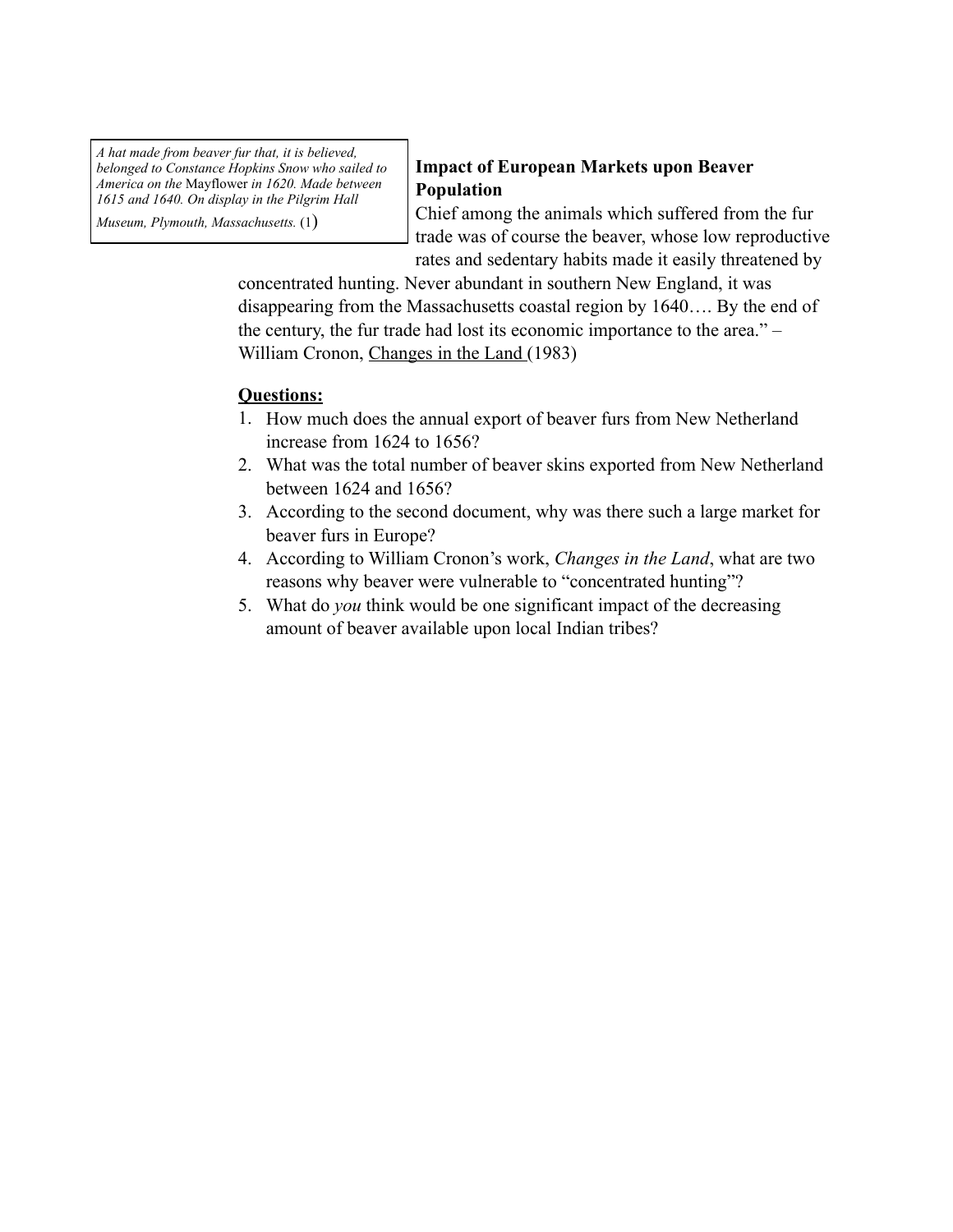# **Document D: Concepts of Land Ownership**

European Concept

Europeans were committed to the notion of private property and expected Native Americans immediately and permanently to vacate their land upon its sale. French explorer Robert de La Salle exemplifies the European concept of land ownership:

*"I …do now take, in the name of His Majesty [the king of France]…. possession of the country of Louisiana, the seas, harbours, ports, bays, adjacent straits, and all the nations, peoples, provinces, cities, towns, villages, mines, minerals, fisheries, streams and rivers, within the extent of the said Louisiana." (April 9, 1682)*

In addition, many Puritan settlers felt that they were entitled to Native American land because, in their view, the Indians were squandering the land's potential by failing to "make improvements" upon it. They believed the Indians' claims were invalid because God intended to bestow New England upon the English. The minister Increase Mather wrote about the Puritans' property rights over

 *"The Heathen People amongst whom we live, and whose Land the Lord God of our Fathers has given to us for a rightful possession." (1676)*

## Chauk Deed

These presents Testifie That Chauk alias Chaque the sachem of Pacomtuck for good & valluable considirations him there unto moveing, hath Given Granted Bargained  $\&$  sold,  $\&$  by these presents doth (for himself  $\&$  his Brother Wapahoale) fully clearely & absolutely give grant Bargaine & sell unto Capt John Pynchon of Springfeild … only the sd Chauk … doth reserve Liberty of fishing for ye Indians in ye Rivers or waters & free Liberty to hunt Deere or other Wild creatures & to gather Walnuts chestnuts and other nuts things &c on ye commons … In witness whereoff the sd Chaque hath hereunto set his hand this 24th ffebr 1666-7 The marke of Chaque

In presence of

Jon Pynchon Jur

## **Questions:**

- 1. According to Robert La Salle, what are some of the places and objects included along with the ownership of land?
- 2. According to Increase Mather, why do the Puritans have the right to take ownership of lands previously owned by Native Americans?
- 3. According to the Chauk Deed, what are three activities that Native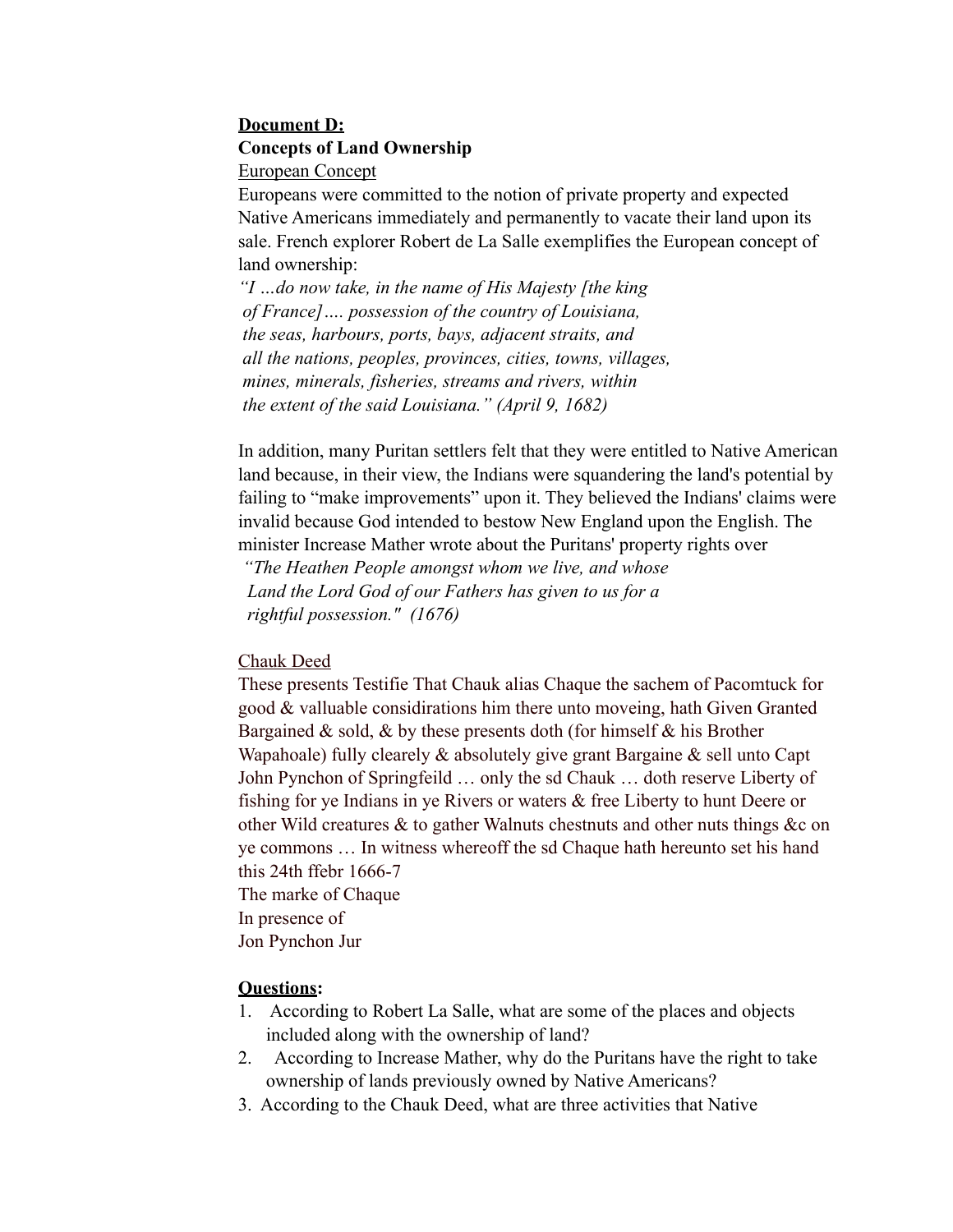Americans would continue to be allowed to do upon the land even after its sale to John Pynchon?

4. What is a source of potential conflict between Europeans and Native Americans based upon their differing concepts of land ownership?

## **Document E: Alliance between Indians and French**

From Captors and Captives, The 1704 French and Indian Raid on Deerfield, by Kevin Sweeney and Evan Haefeli, p.101

**"French officials wanted to involve as many Native communities as possible in the war against New England. The expedition gave Native communities an opportunity to affirm their alliances with the French and each other. The army at Chambly literally embodied the pursuit of diplomatic goals by military means."**

- 1. How is the passage an example of collaboration between the French and the Indians?
- 2. How do the goals of the French and Indians differ despite their collaboration?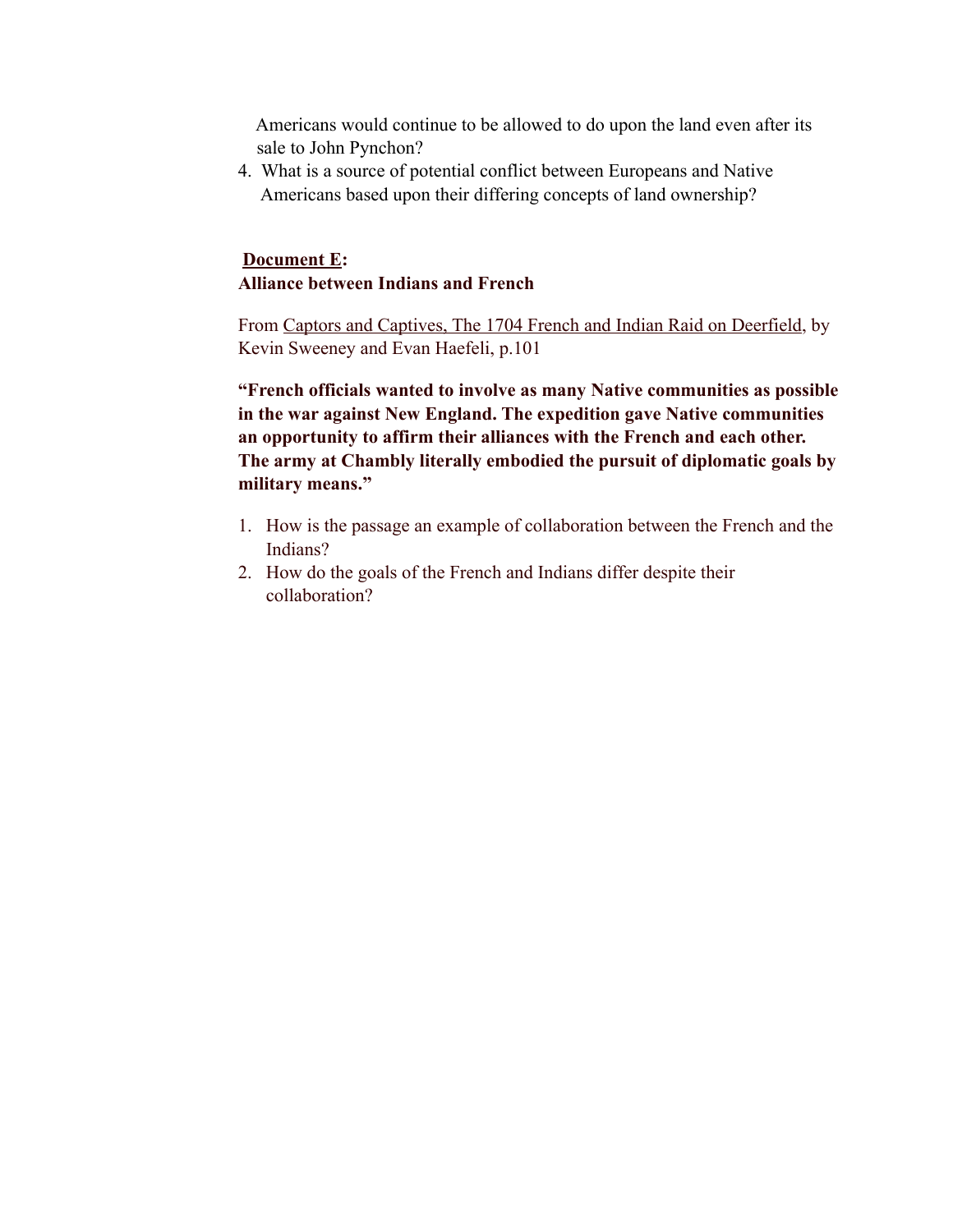**Document F Wôbanakiak: Amiskwôlowôkoiak – The People of the Beaver-tail Hill**

**[http://1704.deerfield.history.museum/voices/transcripts/wob\\_creation.html](http://1704.deerfield.history.museum/voices/transcripts/wob_creation.html)**

### **Questions:**

- **1. As a group, locate and explain passages from the story that depict the sense of connection the Pocumtucks felt towards their homeland.**
- **2. As a group, locate and explain passages that might refer to what you know about the geologic past of the Connecticut River Valley.**
- **3. How does the story of the People of the Beaver Tail Hill reflect the Pokumtucks' relationship to their homeland? Contrast their relationship with the land to that of the newly arrived English. How might this difference in viewpoints regarding land lead to misunderstandings between the two groups?**
- **4. Do you think, given the two groups' contrasting views on land, there is any chance of the two groups living amicably? What would each group have to change or give up in order to make this happen?**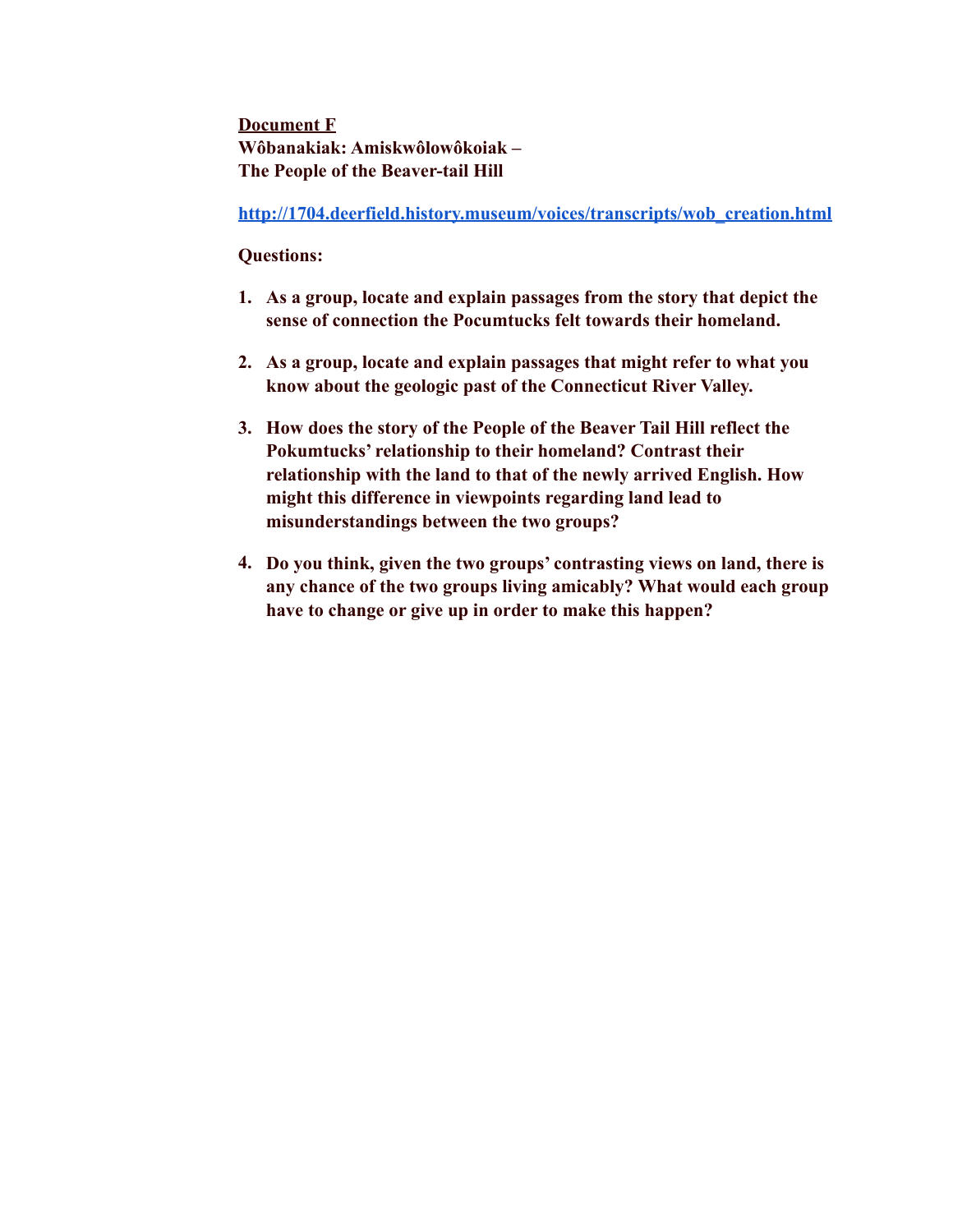**Document G: English settlement in New England, 1640-1750**



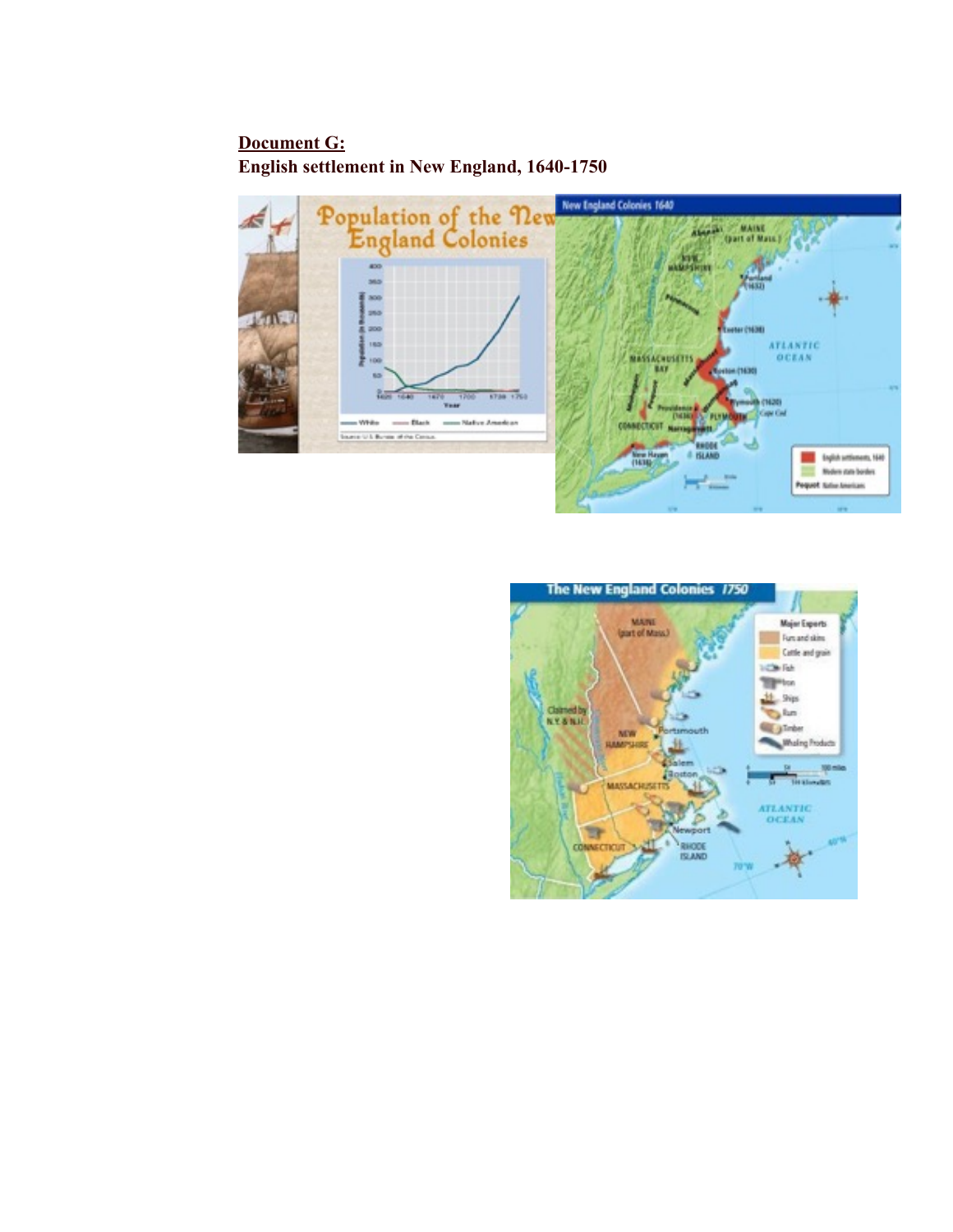

- 1. Describe the locations of the New England Colonies in 1640.
- 2. In what ways had the New England colonies changed by 1700?
- 3. What further changes in the New England Colonies are apparent by 1750?
- 4. What do you think the impact of the changing New England Colonies would be upon American Indian tribes living in the area?